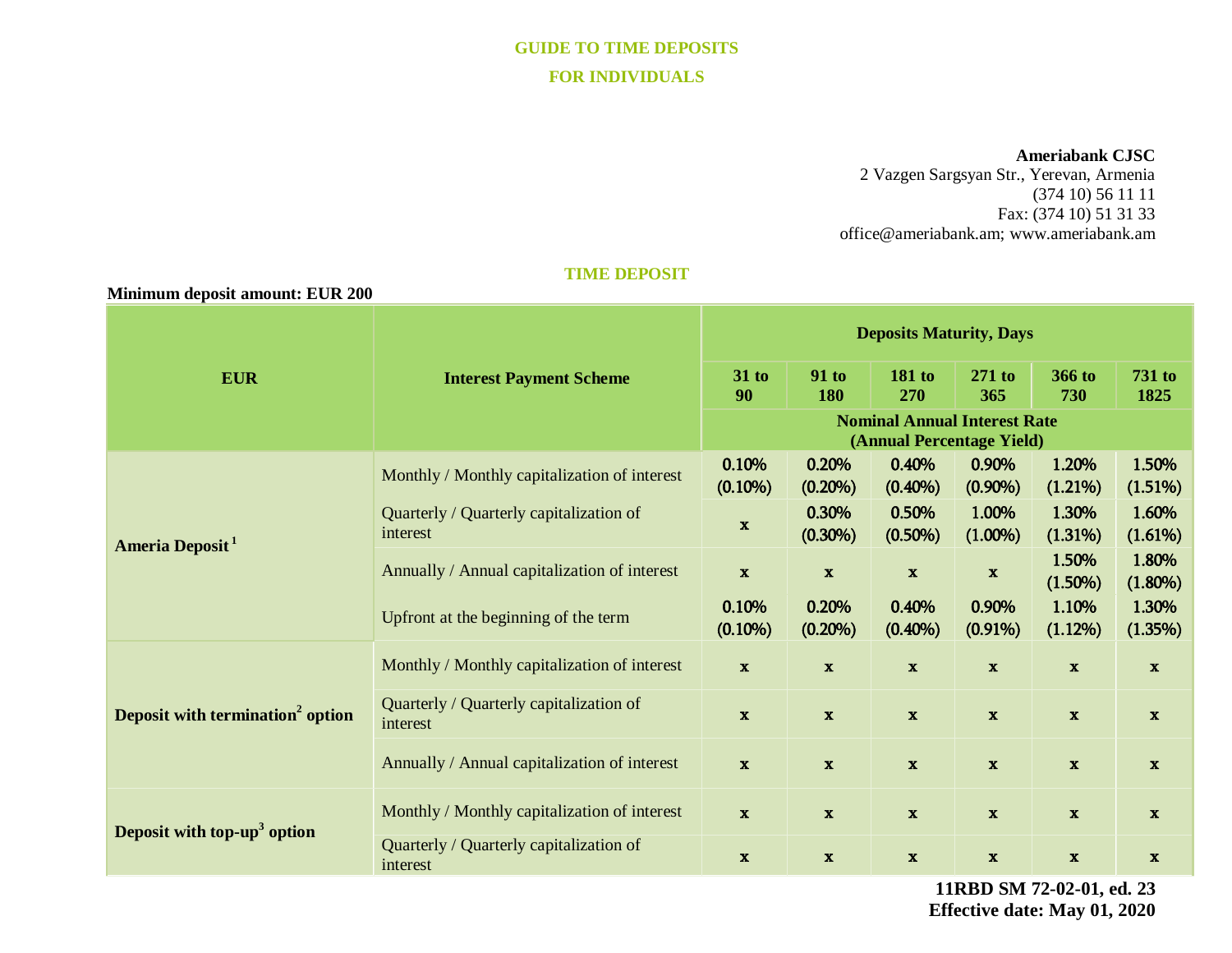|                                                                                                               | Annually / Annual capitalization of interest        | $\mathbf{x}$ | $\mathbf{x}$ | $\mathbf{x}$ | $\mathbf{x}$ | $\mathbf{x}$ | $\mathbf{x}$ |
|---------------------------------------------------------------------------------------------------------------|-----------------------------------------------------|--------------|--------------|--------------|--------------|--------------|--------------|
| Deposit with partial withdrawal <sup>4</sup><br>option                                                        | Monthly / Monthly capitalization of interest        | $\mathbf{x}$ | $\mathbf{x}$ | $\mathbf{x}$ | $\mathbf{x}$ | $\mathbf{x}$ | $\mathbf{x}$ |
|                                                                                                               | Quarterly / Quarterly capitalization of<br>interest | $\mathbf{x}$ | $\mathbf{x}$ | $\mathbf{x}$ | $\mathbf{x}$ | $\mathbf{x}$ | $\mathbf{x}$ |
|                                                                                                               | Annually / Annual capitalization of interest        | $\mathbf{x}$ | $\mathbf{x}$ | $\mathbf{x}$ | $\mathbf{x}$ | $\mathbf{x}$ | $\mathbf{x}$ |
| Deposit with top- $up3$ and<br>termination <sup>2</sup> options                                               | Monthly / Monthly capitalization of interest        | $\mathbf{x}$ | $\mathbf{x}$ | $\mathbf{x}$ | $\mathbf{x}$ | $\mathbf{x}$ | $\mathbf{x}$ |
|                                                                                                               | Quarterly / Quarterly capitalization of<br>interest | $\mathbf{x}$ | $\mathbf{x}$ | $\mathbf{x}$ | $\mathbf x$  | $\mathbf{x}$ | $\mathbf{x}$ |
|                                                                                                               | Annually / Annual capitalization of interest        | $\mathbf{x}$ | $\mathbf{x}$ | $\mathbf{x}$ | $\mathbf{x}$ | $\mathbf{x}$ | $\mathbf{x}$ |
| Deposit with partial withdrawal <sup>4</sup><br>and termination <sup>2</sup> options                          | Monthly / Monthly capitalization of interest        | $\mathbf{x}$ | $\mathbf{x}$ | $\mathbf{x}$ | $\mathbf{x}$ | $\mathbf{x}$ | $\mathbf{x}$ |
|                                                                                                               | Quarterly / Quarterly capitalization of<br>interest | $\mathbf{x}$ | $\mathbf{x}$ | $\mathbf{x}$ | $\mathbf{x}$ | $\mathbf{x}$ | $\mathbf{x}$ |
|                                                                                                               | Annually / Annual capitalization of interest        | $\mathbf{x}$ | $\mathbf{x}$ | $\mathbf{x}$ | $\mathbf{x}$ | $\mathbf{x}$ | $\mathbf{x}$ |
| Deposit with top-up <sup>3</sup> and partial<br>withdrawal <sup>4</sup> options                               | Monthly / Monthly capitalization of interest        | $\mathbf{x}$ | $\mathbf{x}$ | $\mathbf{x}$ | $\mathbf{x}$ | $\mathbf{x}$ | $\mathbf{x}$ |
|                                                                                                               | Quarterly / Quarterly capitalization of<br>interest | $\mathbf{x}$ | $\mathbf{x}$ | $\mathbf{x}$ | $\mathbf{x}$ | $\mathbf{x}$ | $\mathbf{x}$ |
|                                                                                                               | Annually / Annual capitalization of interest        | $\mathbf{x}$ | $\mathbf x$  | $\mathbf{x}$ | $\mathbf{x}$ | $\mathbf{x}$ | $\mathbf{x}$ |
| Deposit with top-up <sup>3</sup> , partial<br>withdrawal <sup>4</sup> and termination <sup>2</sup><br>options | Monthly / Monthly capitalization of interest        | $\mathbf{x}$ | $\mathbf{x}$ | $\mathbf{x}$ | $\mathbf{x}$ | $\mathbf{x}$ | $\mathbf{x}$ |
|                                                                                                               | Quarterly / Quarterly capitalization of<br>interest | $\mathbf{x}$ | $\mathbf{x}$ | $\mathbf x$  | $\mathbf{x}$ | $\mathbf x$  | $\mathbf{x}$ |
|                                                                                                               | Annually / Annual capitalization of interest        | $\mathbf{x}$ | $\mathbf{x}$ | $\mathbf{x}$ | $\mathbf{x}$ | $\mathbf{x}$ | $\mathbf{x}$ |

#### **ATTENTION!**

THE AMOUNTS AVAILABLE ON YOUR ACCOUNT ARE SUBJECT TO NOMINAL INTEREST RATE. THE ANNUAL PERCENTAGE YIELD SHOWS THE INCOME YOU CAN EARN IF YOU MAKE THE MANDATORY DEPOSIT PAYMENTS AND RECEIVE THE ACCRUED INTEREST WITH THE SELECTED FREQUENCY.

ANNUAL PERCENTAGE YIELD IS CALCULATED BY THE FOLLOWING FORMULA:

$$
A = \sum_{n=1}^{N} \frac{K_n}{(1+i)^{\frac{D_n}{365}}}
$$
(2)

Where

**i is the narrowly defined effective rate (NDER)** 

**11RBD SM 72-02-01, ed. 23 Effective date: May 01, 2020**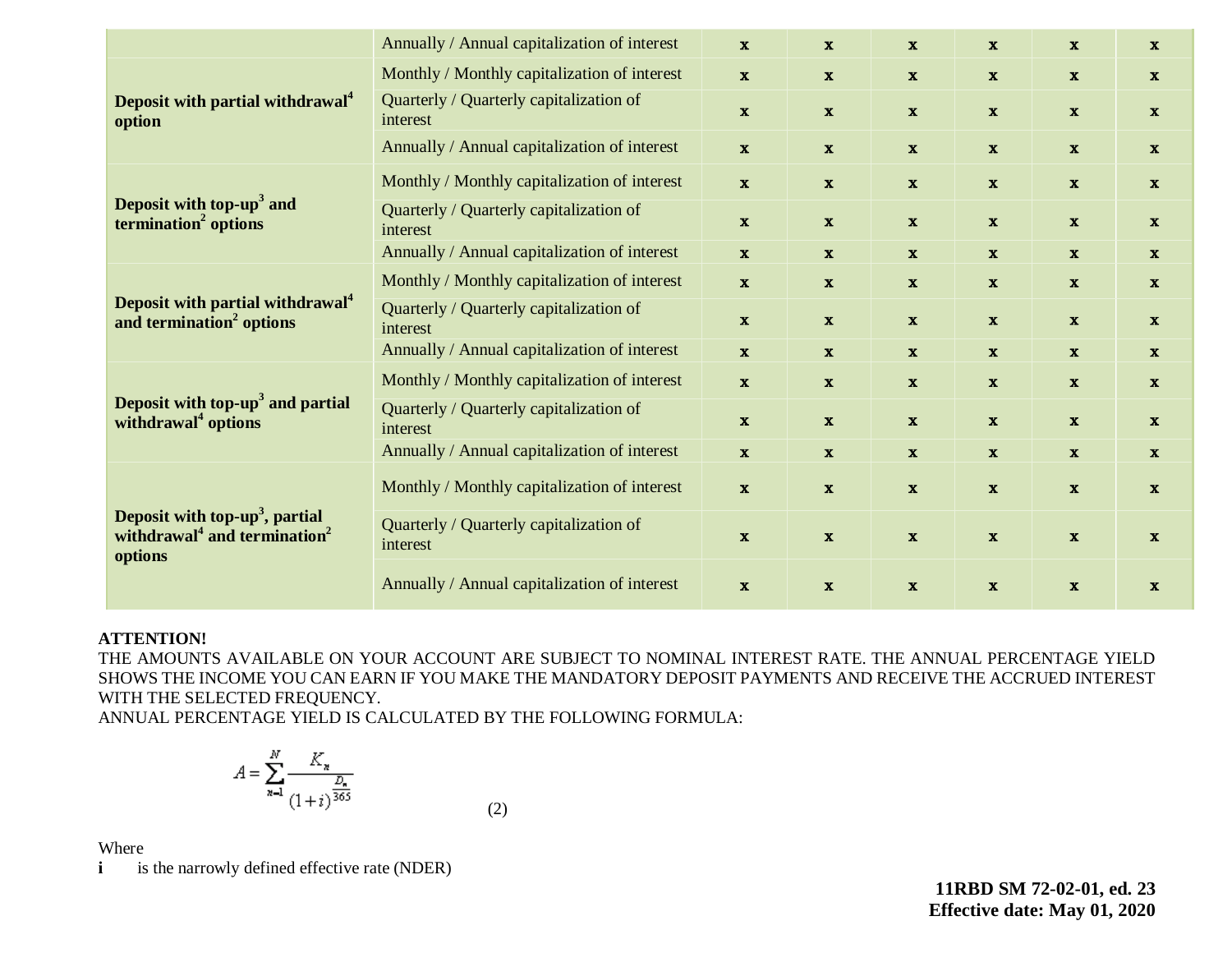- **Kn** is n number of cash flows from the Bank's perspective
- **N** is the number of cash flows related to that particular financial instrument
- **A** is the initial amount attracted or provided

 $D_n$  is the period of receiving the n<sup>th</sup> cash flow expressed in the days elapsed from the day of the first flow (the day of first flow being the day of attracting or issuing the amounts)

<sup>1</sup>**AMERIA DEPOSIT** is a standard time deposit where the depositors (or third party) are not allowed to add to or withdraw amounts from deposit account or convert the deposit into another currency during the term of deposit agreement.

<sup>2</sup>If the depositor terminates the deposit agreement before the due date, the Bank shall recalculate the accrued interest at the rate applicable to the deposit for the actual number of days elapsed as of the termination date.

If the deposit is requested back within a 30-day period after the start date, interest is recalculated at an annual rate of 0.1%. This being the case, the option "payment of interest upfront at the beginning of the term" is not applicable.

<sup>3</sup>The client may top-up the deposited amount throughout the deposit term except the last 3 months. Maximum allowed increase is 30% of initial contractual amount. Funds transferred by third parties can be deposited in the name of the depositor provided the required details of deposit account are specified. This being the case, the option "payment of interest upfront at the beginning of the term" is not applicable.

<sup>4</sup>The client may withdraw part of deposited amount throughout the deposit term except the first 3 months. Maximum allowed withdrawal is 30% of initial contractual amount. Interest accrued to withdrawn amount shall not be recalculated.

When deposit amount is reduced, the Bank provides an account statement to the depositor who acknowledges its receipt by their signature. Such signed receipt shall be the proof of actual decrease of deposit amount.

This being the case, the option "payment of interest upfront at the beginning of the term" is not applicable.

### **Terms and conditions for deposits over AMD 2 billion or foreign currency equivalent shall be subject to internal regulations of the Bank.**

#### **Additional Benefits**

 $\overline{a}$ 

The Bank may, at its own discretion, provide to the depositor **a loan, debit or credit card with revolving or non-revolving line of credit** on the following terms**:**

| <b>Currency</b>             | Interest Rate               | Credit Limit/Deposit (LTV) <sup>1</sup> Ratio |
|-----------------------------|-----------------------------|-----------------------------------------------|
| Same as deposit currency    | Deposit rate $+4\%$         | Up to 90%                                     |
| Other than deposit currency | As per Retail Lending Terms | $Jp$ to $70\%$                                |

The Bank shall have the right to charge any overdue liabilities on credit card to the deposit account through direct debiting.

<sup>&</sup>lt;sup>1</sup>The deposit amount used for calculation of the ratio does not include the interest paid at the beginning of the term.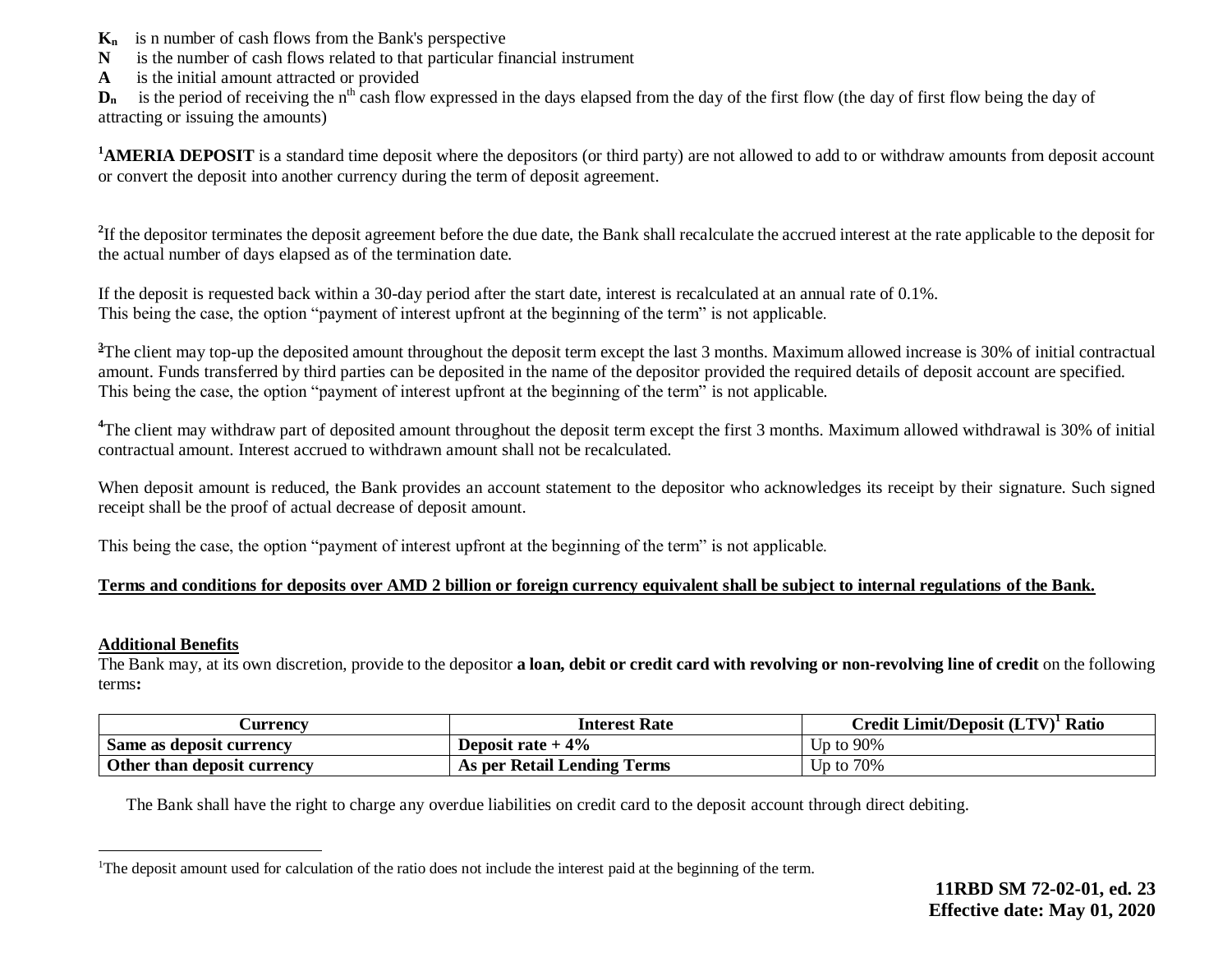## **Terms and Conditions**

 $\overline{a}$ 

- 1. The payment of deposit to the Bank is documented by a written instrument, i.e. bank deposit agreement.
- 2. For clients making a time deposit the Bank opens an account in AMD. If the deposit is in foreign currency, the Bank opens an account in the deposit
- currency as well. In the latter case no account opening fee is charged.
- 3. Account statements are subject to the following terms.

| Fee for provision of account statement                                                                                              |                                                |  |  |
|-------------------------------------------------------------------------------------------------------------------------------------|------------------------------------------------|--|--|
| Provision of account statements, copies of account statements or other<br>documents kept in electronic form, backdated up to 1 year | Free                                           |  |  |
| Provision of account statements or copies of account statements                                                                     | AMD 5,000                                      |  |  |
| backdated more than 1 year or other documents kept in electronic form <sup>2</sup>                                                  | per annual statement per account, VAT included |  |  |
| Provision of copies of documents kept in paper form or copies of                                                                    | AMD 5,000                                      |  |  |
| electronic documents backdated more than 1 year                                                                                     | per document, VAT included                     |  |  |

- 4. The Bank calculates interest based on 365 days per year.
- 5. Interest is accrued for the calendar days within the period starting on the day the Deposit amount is accepted by the Bank until the day preceding the day when the amount is returned to the depositor or is withdrawn from the depositor's account for another reason.
- 6. Interest is taxable at 10% or 5% pursuant to the tax legislation of Republic of Armenia or Nagorno Karabakh Republic, respectively.
- 7. Interest may be paid by one of the following schemes as defined in deposit agreement:

**7.1 Monthly:** interest is credited to the depositor's bank account on monthly basis from the deposit start date. Before payment of interest the Bank withholds the income tax.

**7.2 Monthly capitalization of interest**: net interest (after tax) is accrued to deposit principal every month to the start date of the deposit or on the first banking day after that. Interest for each subsequent period is accrued to the sum of the previous month's interest and the principal amount. The term of deposits with compound interest rates should be at least 60 days.

**7.3 Quarterly payment**: interest is credited to the depositor's bank account on quarterly basis on the last day of the quarter. Before payment of interest the Bank withholds the income tax.

**7.4 Quarterly capitalization of interest**: net interest (after tax) is accrued to deposit principal every quarter to the start date of the deposit or on the first banking day after that. Interest for each subsequent period is accrued to the sum of the previous quarters' interest and the principal amount.

**7.5 Annual payment:** interest is credited to the depositor's account on annual basis on the last day of the year. Before payment of interest the Bank withholds the income tax.

**7.6 Annual capitalization of interest**: net interest (after tax) is accrued to deposit principal every year to the start date of the deposit or on the first banking day after that. Interest for each subsequent period is accrued to the sum of the previous years' interest and the principal.

**7.7 Payment of interest upfront at the beginning of the term:** interest is paid upfront on the start day of the deposit. Before payment of interest the Bank withholds the income tax.

- 8. The Bank shall not, at its own initiative and discretion, decrease the interest rate defined by deposit agreement during the term of the agreement.
- 9. The deposit agreement may be extended in cases and in the manner provided for by the agreement and terms and conditions of deposits for individuals.

10. The Bank shall repay the deposit, whether fully or partially, forthwith upon request of the depositor. In accordance with these terms and conditions, if the deposit is requested back before the due date, the Bank shall recalculate and repay the amount based on the depositor's withdrawal application. This being the case, the Bank shall pay interest at a 0.1% annual rate instead of the rate defined by deposit agreement. If the interest chargeable back after recalculation has already been paid to the client, the difference between such interest and interest at 0.1% annual rate is charged to the deposit. This clause is applicable unless otherwise defined by the deposit terms and/or deposit agreement.

<sup>&</sup>lt;sup>2</sup>Account statements, their copies and other materials (including references, documents, their copies) backdated more than 3 years are provided on contractual terms.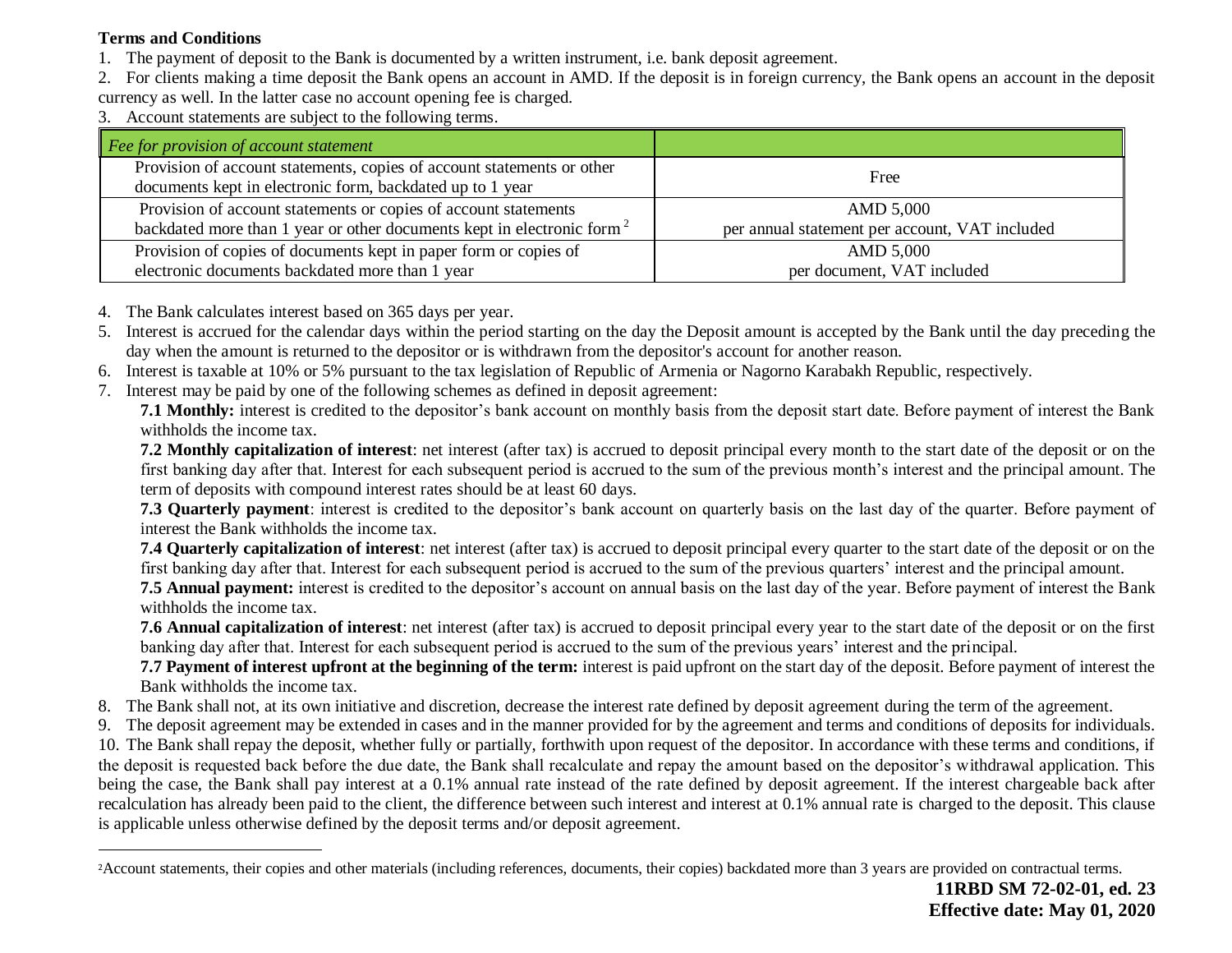11. If the depositor does not request to return the deposit amount upon expiry of the agreement, then based on the option selected by the depositor in the agreement either (i) the agreement is prolonged in the manner defined therein and subject to the interest rates effective in the Bank at that time, or (ii) the deposit is transferred to the depositor's bank account to be serviced in accordance with the then applicable current bank account rates and fees.

12. In case of the depositor's decease, accrual of interest will continue until expiry of deposit agreement, after which the Bank transfers the deposit and accrued interest to the depositor's account. In this case, these amounts shall be transferred to the heirs of the depositor upon submission of properly perfected and executed documents on property rights, evidencing the fact of inheritance.

13. Repayment of deposits is guaranteed by the Deposit Guarantee Fund in accordance with the Law of the Republic of Armenia "On Guarantee of Remuneration of Bank Deposits of Physical Entities". The Law defines the following terms of deposit guarantee:

- For deposits in AMD only, the guarantee coverage is AMD 10.0 million.
- For deposits in foreign currency only, the guarantee coverage is AMD 5.0 million.
- For deposits both in AMD and foreign currency where the AMD-denominated deposit exceeds AMD 5.0 million, the guarantee coverage is up to AMD 10.0 million for AMD-denominated amount only.
- For deposits both in AMD and foreign currency where the AMD-denominated deposit amount is less than AMD 5.0 million, the guarantee coverage is 100% for AMD deposit + difference between AMD 5.0 million and reimbursed amount in AMD for foreign currency deposit.

14. Disagreements and disputes arising out of or in connection with deposit agreement shall be settled through negotiations between the parties. If the parties fail to reach agreement, the settlement shall be reached in the order defined under the legislation of the Republic of Armenia. Disagreements and disputes arising out of a property claim of which the value is within AMD 10,000,000 or foreign currency equivalent may be settled through the Financial System Mediator.

Ameriabank has waived its right to dispute the decisions of the Financial System Mediator subject to the following conditions:

- The Bank is entitled to terminate the waiver agreement at any time.
- The agreement is effective for one year.
- The Bank has waived its right to dispute the decisions of the Financial System Mediator only if the property claim does not exceed AMD 250,000 and the amount of transaction does not exceed AMD 500,000.

### **Examples**

1. The depositor wishes to make an Ameria Deposit in Armenian drams for a term of 366 days with interest to be paid upfront at the beginning of the term.

Deposit amount: 100,000 AMD Deposit start date: June 1, 2018 Maturity: June 2, 2019 Annual simple interest rate: **7.5%** Interest payment date: June 1, 2018 (the deposit will be effective for 366 days, start date is included while the repayment date is left out) **Interest to be paid** = 100,000\***7.5%/**100/365\*366 = 7,520.54 AMD **Net interest to be paid (less 10% income tax) = 7,520.54 - 7,520.54**  $*10/100=6,768.49$  **AMD** 

2. The depositor wishes to make an Ameria Deposit in US dollars for a term of 271 days with termination and top-up options. Preferred interest payment scheme is quarterly payment.

> **11RBD SM 72-02-01, ed. 23 Effective date: May 01, 2020**